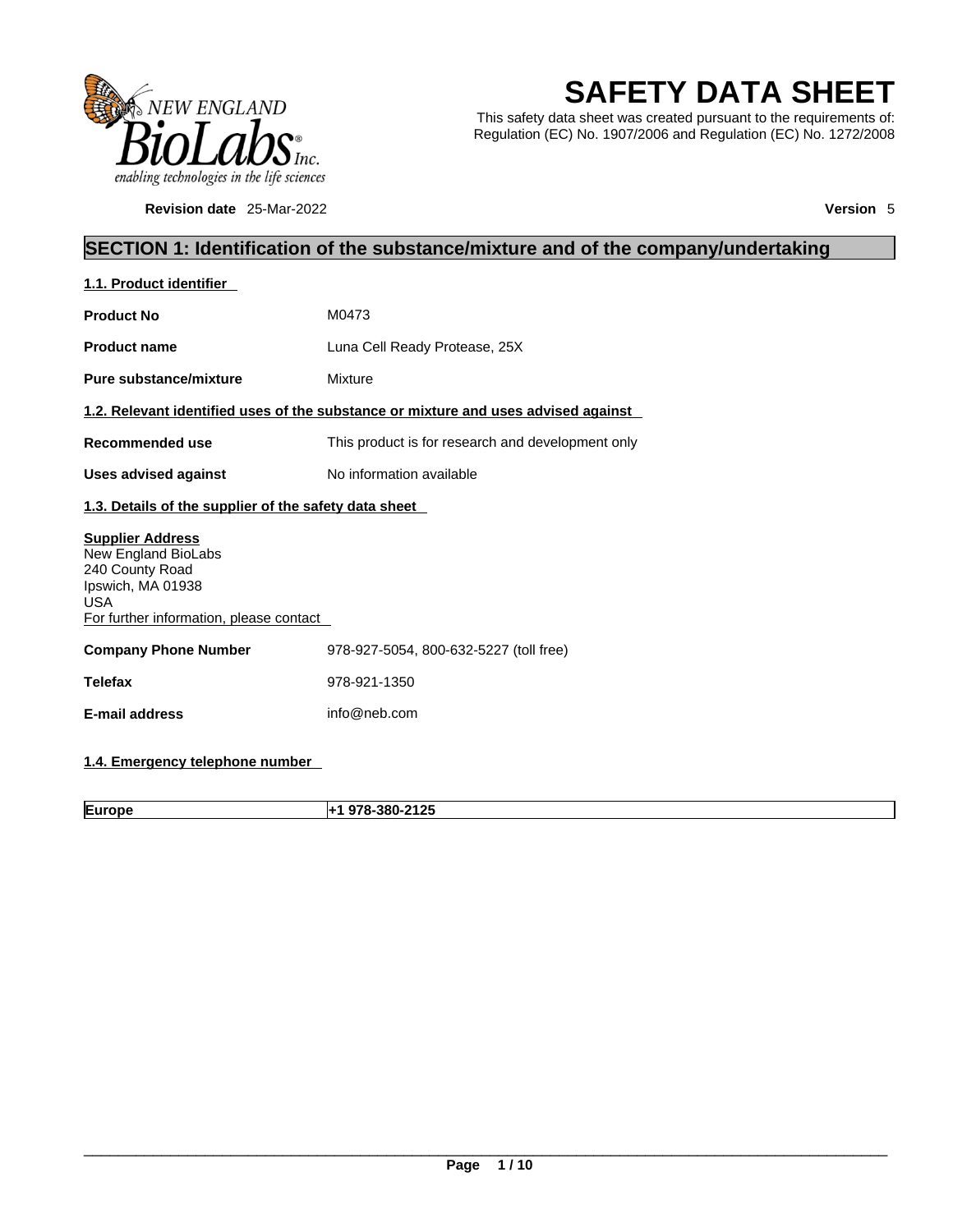#### **SECTION 2: Hazards identification**

#### **2.1. Classification of the substance or mixture**

*Regulation (EC) No 1272/2008*  This mixture is classified as not hazardous according to regulation (EC) 1272/2008 [CLP]

#### **2.2. Label elements**

This mixture is classified as not hazardous according to regulation (EC) 1272/2008 [CLP]

#### **Hazard statements**

This mixture is classified as not hazardous according to regulation (EC) 1272/2008 [CLP] EUH210 - Safety data sheet available on request

#### **2.3. Other hazards**

No information available.

#### **SECTION 3: Composition/information on ingredients**

#### **3.1 Substances**

Not applicable

#### **3.2 Mixtures**

#### **Full text of H- and EUH-phrases: see section 16**

#### *Acute Toxicity Estimate*

If LD50/LC50 data is not available or does not correspond to the classification category, then the appropriate conversion value from CLP Annex I, Table 3.1.2, is used to calculate the acute toxicity estimate (ATEmix) for classifying a mixture based on its components

### **SECTION 4: First aid measures**

#### **4.1. Description of first aid measures**

| <b>Inhalation</b>                                                | Remove to fresh air.                                                                                                    |  |  |
|------------------------------------------------------------------|-------------------------------------------------------------------------------------------------------------------------|--|--|
| Eye contact                                                      | Rinse thoroughly with plenty of water for at least 15 minutes, lifting lower and upper eyelids.<br>Consult a physician. |  |  |
| <b>Skin contact</b>                                              | Wash skin with soap and water. In the case of skin irritation or allergic reactions see a<br>physician.                 |  |  |
| Ingestion                                                        | Rinse mouth.                                                                                                            |  |  |
| 4.2. Most important symptoms and effects, both acute and delayed |                                                                                                                         |  |  |
| <b>Symptoms</b>                                                  | No information available.                                                                                               |  |  |
|                                                                  | 4.3. Indication of any immediate medical attention and special treatment needed                                         |  |  |
| Note to physicians                                               | Treat symptomatically.                                                                                                  |  |  |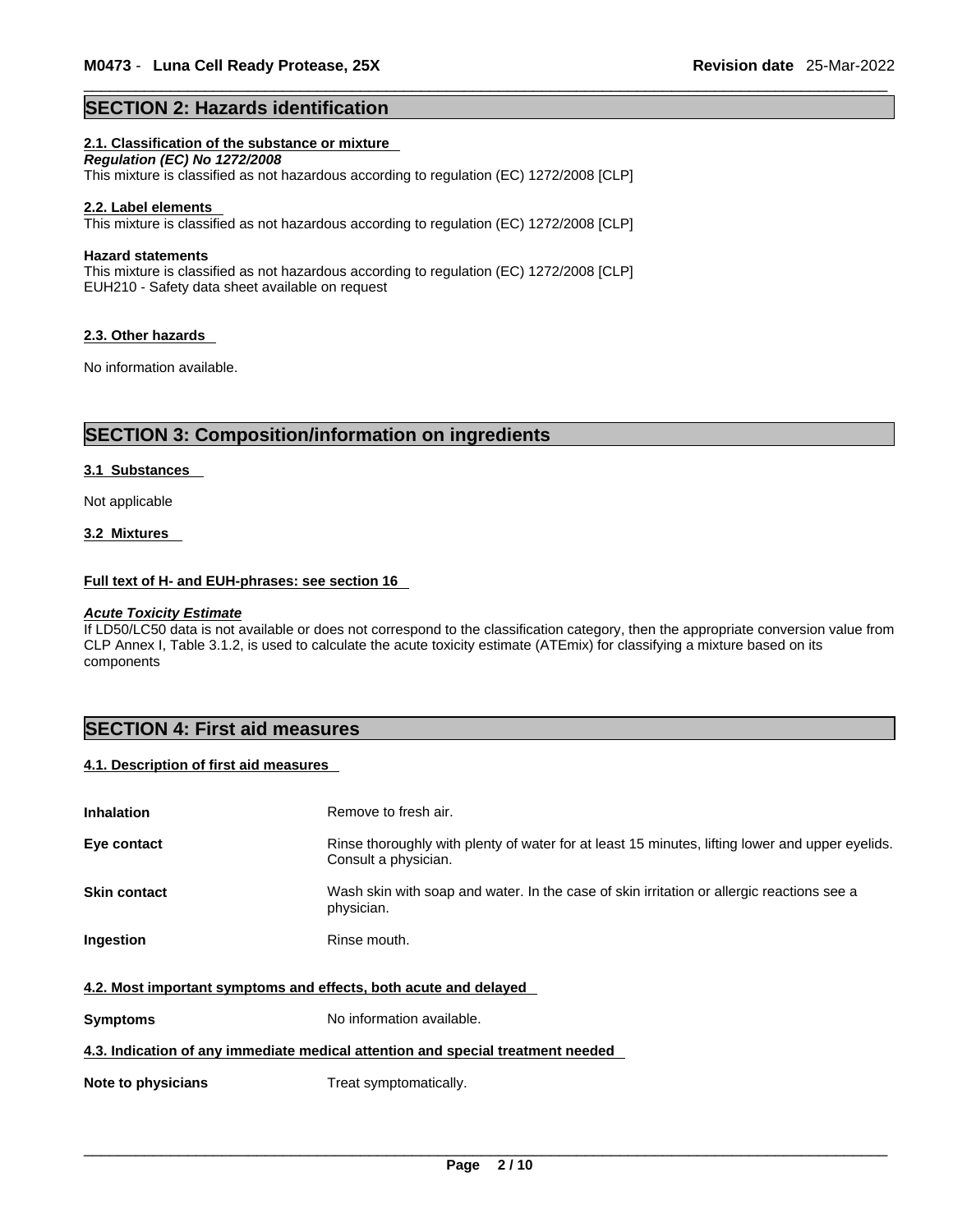## **SECTION 5: Firefighting measures**

#### **5.1. Extinguishing media**

| <b>Suitable Extinguishing Media</b>                        | Use extinguishing measures that are appropriate to local circumstances and the<br>surrounding environment. |  |
|------------------------------------------------------------|------------------------------------------------------------------------------------------------------------|--|
| <b>Large Fire</b>                                          | CAUTION: Use of water spray when fighting fire may be inefficient.                                         |  |
| Unsuitable extinguishing media                             | Do not scatter spilled material with high pressure water streams.                                          |  |
| 5.2. Special hazards arising from the substance or mixture |                                                                                                            |  |
| Specific hazards arising from the<br>chemical              | No information available.                                                                                  |  |
| 5.3. Advice for firefighters                               |                                                                                                            |  |

**Special protective equipment and precautions for fire-fighters** Firefighters should wear self-contained breathing apparatus and full firefighting turnout gear. Use personal protection equipment.

## **SECTION 6: Accidental release measures**

#### **6.1. Personal precautions, protective equipment and emergency procedures**

| <b>Personal precautions</b>                               | Ensure adequate ventilation.                                                         |  |
|-----------------------------------------------------------|--------------------------------------------------------------------------------------|--|
| For emergency responders                                  | Use personal protection recommended in Section 8.                                    |  |
| 6.2. Environmental precautions                            |                                                                                      |  |
| <b>Environmental precautions</b>                          | See Section 12 for additional Ecological Information.                                |  |
| 6.3. Methods and material for containment and cleaning up |                                                                                      |  |
| <b>Methods for containment</b>                            | Prevent further leakage or spillage if safe to do so.                                |  |
| Methods for cleaning up                                   | Take up mechanically, placing in appropriate containers for disposal.                |  |
| Prevention of secondary hazards                           | Clean contaminated objects and areas thoroughly observing environmental regulations. |  |
| 6.4. Reference to other sections                          |                                                                                      |  |
| Reference to other sections                               | See section 8 for more information. See section 13 for more information.             |  |

## **SECTION 7: Handling and storage**

| 7.1. Precautions for safe handling                                |                                                                        |  |
|-------------------------------------------------------------------|------------------------------------------------------------------------|--|
| Advice on safe handling                                           | Ensure adequate ventilation.                                           |  |
| <b>General hygiene considerations</b>                             | Handle in accordance with good industrial hygiene and safety practice. |  |
| 7.2. Conditions for safe storage, including any incompatibilities |                                                                        |  |
| <b>Storage Conditions</b>                                         | Keep container tightly closed in a dry and well-ventilated place.      |  |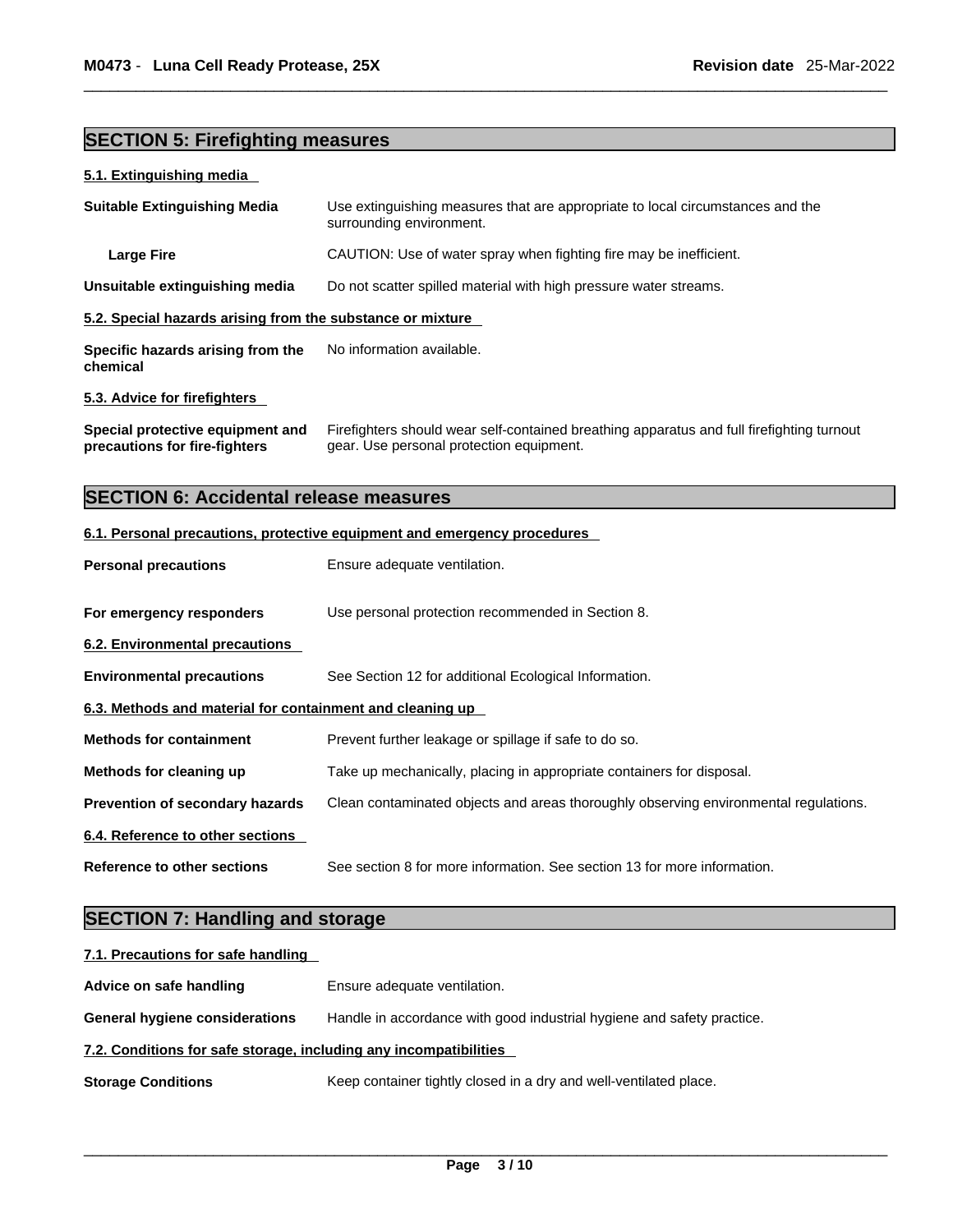#### **7.3. Specific end use(s)**

**Risk management methods [RMM]** The information required iscontained in this Safety Data Sheet.

## **SECTION 8: Exposure controls/personal protection**

| 8.1. Control parameters                                                              |                                                                                                                                                                             |
|--------------------------------------------------------------------------------------|-----------------------------------------------------------------------------------------------------------------------------------------------------------------------------|
| <b>Exposure Limits</b>                                                               |                                                                                                                                                                             |
| <b>Biological occupational exposure</b><br>limits                                    | This product, as supplied, does not contain any hazardous materials with biological limits<br>established by the region specific regulatory bodies.                         |
| Derived No Effect Level (DNEL)<br><b>Predicted No Effect Concentration</b><br>(PNEC) | No information available.<br>No information available.                                                                                                                      |
| 8.2. Exposure controls                                                               |                                                                                                                                                                             |
| <b>Engineering controls</b>                                                          | No information available.                                                                                                                                                   |
| Individual protection measures,<br>such as personal protective<br>equipment          |                                                                                                                                                                             |
| <b>Eye/face protection</b>                                                           | No special protective equipment required.                                                                                                                                   |
| Skin and body protection                                                             | No special protective equipment required.                                                                                                                                   |
| <b>Respiratory protection</b>                                                        | No protective equipment is needed under normal use conditions. If exposure limits are<br>exceeded or irritation is experienced, ventilation and evacuation may be required. |
| <b>General hygiene considerations</b>                                                | Handle in accordance with good industrial hygiene and safety practice.                                                                                                      |
| <b>Environmental exposure controls</b>                                               | No information available.                                                                                                                                                   |

## **SECTION 9: Physical and chemical properties**

| 9.1. Information on basic physical and chemical properties |                          |                  |  |
|------------------------------------------------------------|--------------------------|------------------|--|
| <b>Physical state</b>                                      | Liquid                   |                  |  |
| Appearance                                                 | Clear                    |                  |  |
| Color                                                      | No information available |                  |  |
| Odor                                                       | None.                    |                  |  |
| <b>Odor threshold</b>                                      | No information available |                  |  |
| <b>Property</b>                                            | <b>Values</b>            | Remarks • Method |  |
| Melting point / freezing point                             | No data available        | None known       |  |
| Initial boiling point and boiling                          | No data available        | None known       |  |
| range                                                      |                          |                  |  |
| Flammability (solid, gas)                                  | No data available        | None known       |  |
| <b>Flammability Limit in Air</b>                           |                          | None known       |  |
| Upper flammability or explosive<br>limits                  | No data available        |                  |  |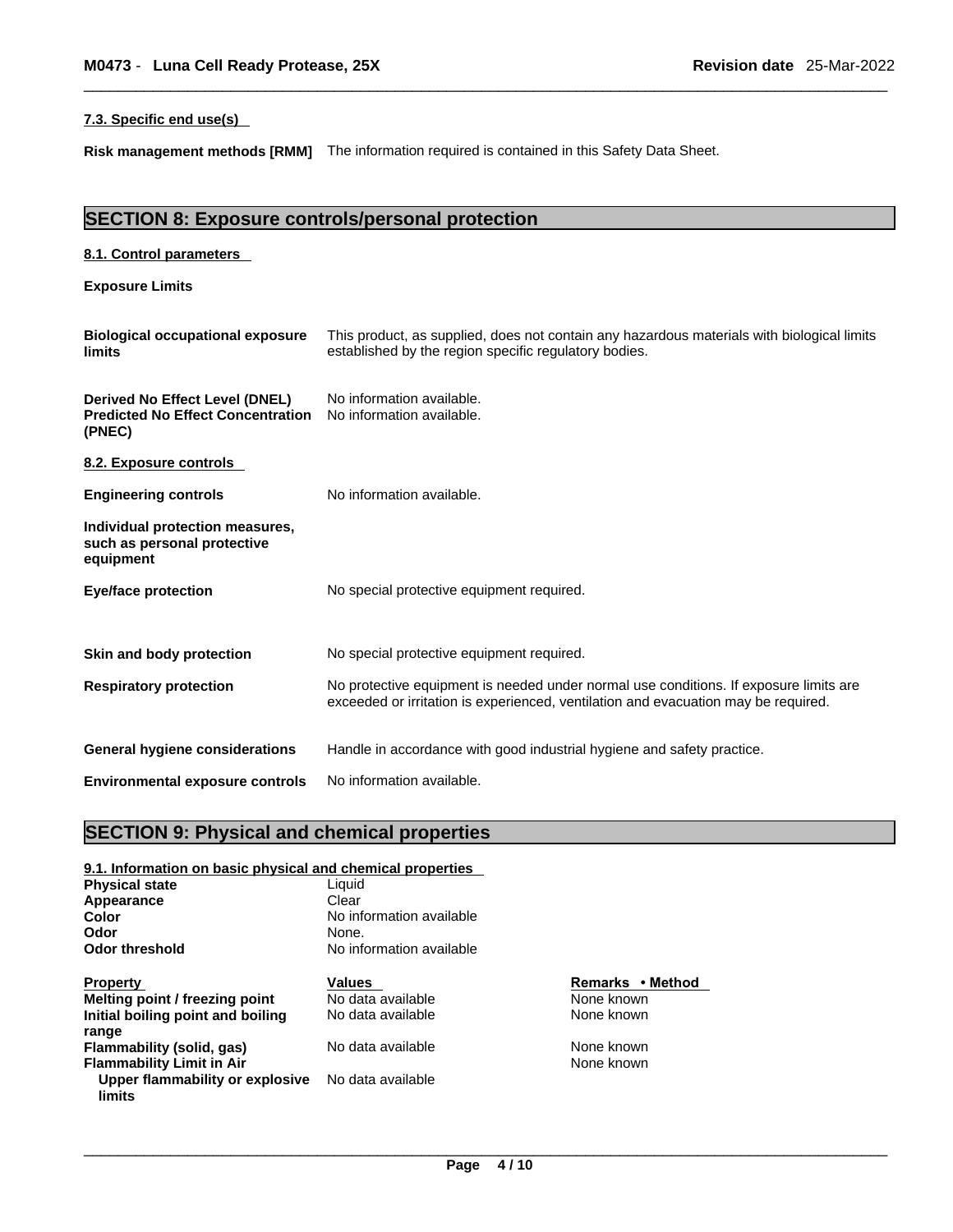| Lower flammability or explosive   | No data available        |            |
|-----------------------------------|--------------------------|------------|
| limits                            |                          |            |
| <b>Flash point</b>                | No data available        | None known |
| <b>Autoignition temperature</b>   | 392.8 °C                 |            |
| <b>Decomposition temperature</b>  |                          | None known |
| рH                                | 7.4                      |            |
| pH (as aqueous solution)          | No data available        | None known |
| <b>Kinematic viscosity</b>        | No data available        | None known |
| <b>Dynamic viscosity</b>          | No data available        | None known |
| <b>Water solubility</b>           | No data available        | None known |
| Solubility(ies)                   | No data available        | None known |
| <b>Partition coefficient</b>      | No data available        | None known |
| Vapor pressure                    | No data available        | None known |
| <b>Relative density</b>           | No data available        | None known |
| <b>Bulk density</b>               | No data available        |            |
| <b>Liquid Density</b>             | No data available        |            |
| Vapor density                     | No data available        | None known |
| <b>Particle characteristics</b>   |                          |            |
| <b>Particle Size</b>              | No information available |            |
| <b>Particle Size Distribution</b> | No information available |            |

#### **9.2. Other information**

*9.2.1. Information with regard to physical hazard classes* Not applicable

*9.2.2. Other safety characteristics* No information available

## **SECTION 10: Stability and reactivity**

#### **10.1. Reactivity**

**Reactivity No information available. 10.2. Chemical stability** 

**Stability** Stable under normal conditions.

**Explosion data Sensitivity to mechanical impact** None. **Sensitivity to static discharge** None.

| 10.3. Possibility of hazardous reactions |
|------------------------------------------|
|------------------------------------------|

**Possibility of hazardous reactions** None under normal processing.

**10.4. Conditions to avoid** 

**Conditions to avoid** None known based on information supplied.

**10.5. Incompatible materials**

**Incompatible materials** None known based on information supplied.

**10.6. Hazardous decomposition products** 

**Hazardous decomposition products** None known based on information supplied.

#### **SECTION 11: Toxicological information**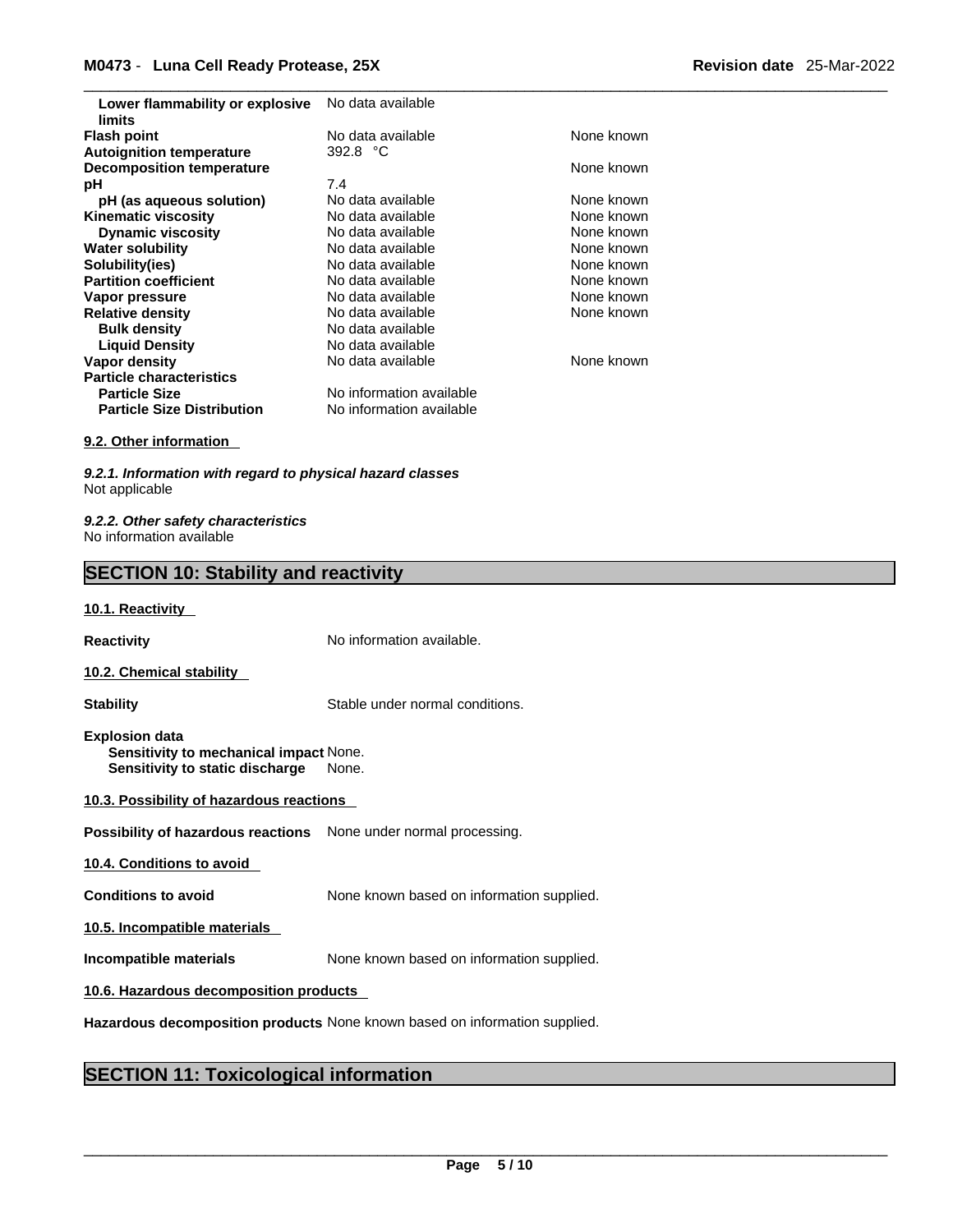#### **11.1. Information on hazard classes as defined in Regulation (EC) No 1272/2008**

#### **Information on likely routes of exposure**

| <b>Product Information</b>                                                                 |                                                                                                                    |  |
|--------------------------------------------------------------------------------------------|--------------------------------------------------------------------------------------------------------------------|--|
| <b>Inhalation</b>                                                                          | Specific test data for the substance or mixture is not available.                                                  |  |
| Eye contact                                                                                | Specific test data for the substance or mixture is not available.                                                  |  |
| <b>Skin contact</b>                                                                        | Specific test data for the substance or mixture is not available.                                                  |  |
| Ingestion                                                                                  | Specific test data for the substance or mixture is not available.                                                  |  |
|                                                                                            | Symptoms related to the physical, chemical and toxicological characteristics                                       |  |
| <b>Symptoms</b>                                                                            | No information available.                                                                                          |  |
| <b>Acute toxicity</b>                                                                      |                                                                                                                    |  |
| <b>Numerical measures of toxicity</b>                                                      |                                                                                                                    |  |
| <b>ATEmix (oral)</b><br><b>ATEmix (dermal)</b><br><b>Component Information</b>             | The following values are calculated based on chapter 3.1 of the GHS document<br>25,200.00 mg/kg<br>20,000.00 mg/kg |  |
| Delayed and immediate effects as well as chronic effects from short and long-term exposure |                                                                                                                    |  |
| <b>Skin corrosion/irritation</b>                                                           | No information available.                                                                                          |  |
| Serious eye damage/eye irritation                                                          | No information available.                                                                                          |  |
| Respiratory or skin sensitization                                                          | No information available.                                                                                          |  |
| Germ cell mutagenicity                                                                     | No information available.                                                                                          |  |
| Carcinogenicity                                                                            | No information available.                                                                                          |  |
| <b>Reproductive toxicity</b>                                                               | No information available.                                                                                          |  |
| <b>STOT - single exposure</b>                                                              | No information available.                                                                                          |  |
| <b>STOT - repeated exposure</b>                                                            | No information available.                                                                                          |  |
| <b>Aspiration hazard</b>                                                                   | No information available.                                                                                          |  |
| 11.2. Information on other hazards                                                         |                                                                                                                    |  |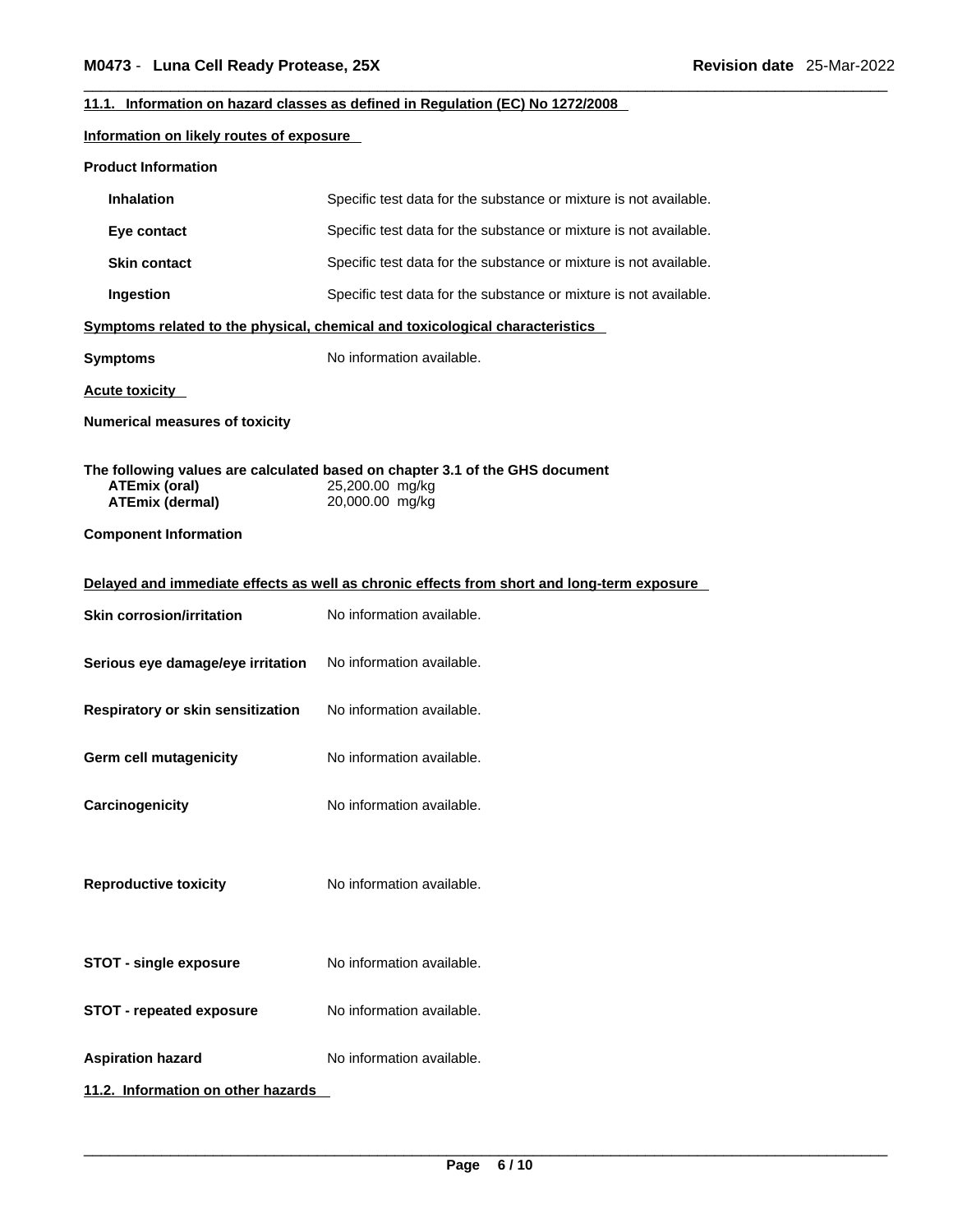| 11.2.1. Endocrine disrupting properties                  |                                                                             |  |
|----------------------------------------------------------|-----------------------------------------------------------------------------|--|
| <b>Endocrine disrupting properties</b>                   | No information available.                                                   |  |
| 11.2.2. Other information                                |                                                                             |  |
| Other adverse effects                                    | No information available.                                                   |  |
| <b>SECTION 12: Ecological information</b>                |                                                                             |  |
| 12.1. Toxicity                                           |                                                                             |  |
| <b>Ecotoxicity</b>                                       |                                                                             |  |
| <b>Unknown aquatic toxicity</b>                          | Contains 0 % of components with unknown hazards to the aquatic environment. |  |
| 12.2. Persistence and degradability                      |                                                                             |  |
| <b>Persistence and degradability</b>                     | No information available.                                                   |  |
| 12.3. Bioaccumulative potential                          |                                                                             |  |
| <b>Bioaccumulation</b>                                   |                                                                             |  |
| <b>Component Information</b>                             |                                                                             |  |
| 12.4. Mobility in soil                                   |                                                                             |  |
| <b>Mobility in soil</b>                                  | No information available.                                                   |  |
| 12.5. Results of PBT and vPvB assessment                 |                                                                             |  |
| <b>PBT and vPvB assessment</b>                           |                                                                             |  |
|                                                          |                                                                             |  |
| 12.6. Other adverse effects                              |                                                                             |  |
| <b>Endocrine disrupting properties</b>                   | No information available.                                                   |  |
| 12.7. Other adverse effects<br>No information available. |                                                                             |  |
| <b>SECTION 13: Disposal considerations</b>               |                                                                             |  |

## **13.1. Waste treatment methods**

#### **Waste from residues/unused products**  Dispose of in accordance with local regulations. Dispose of waste in accordance with environmental legislation. **Contaminated packaging** Do not reuse empty containers.

## **SECTION 14: Transport information**

| <b>IATA</b> |                             |               |
|-------------|-----------------------------|---------------|
|             | 14.1 UN number or ID number | Not regulated |
| 14.2        |                             |               |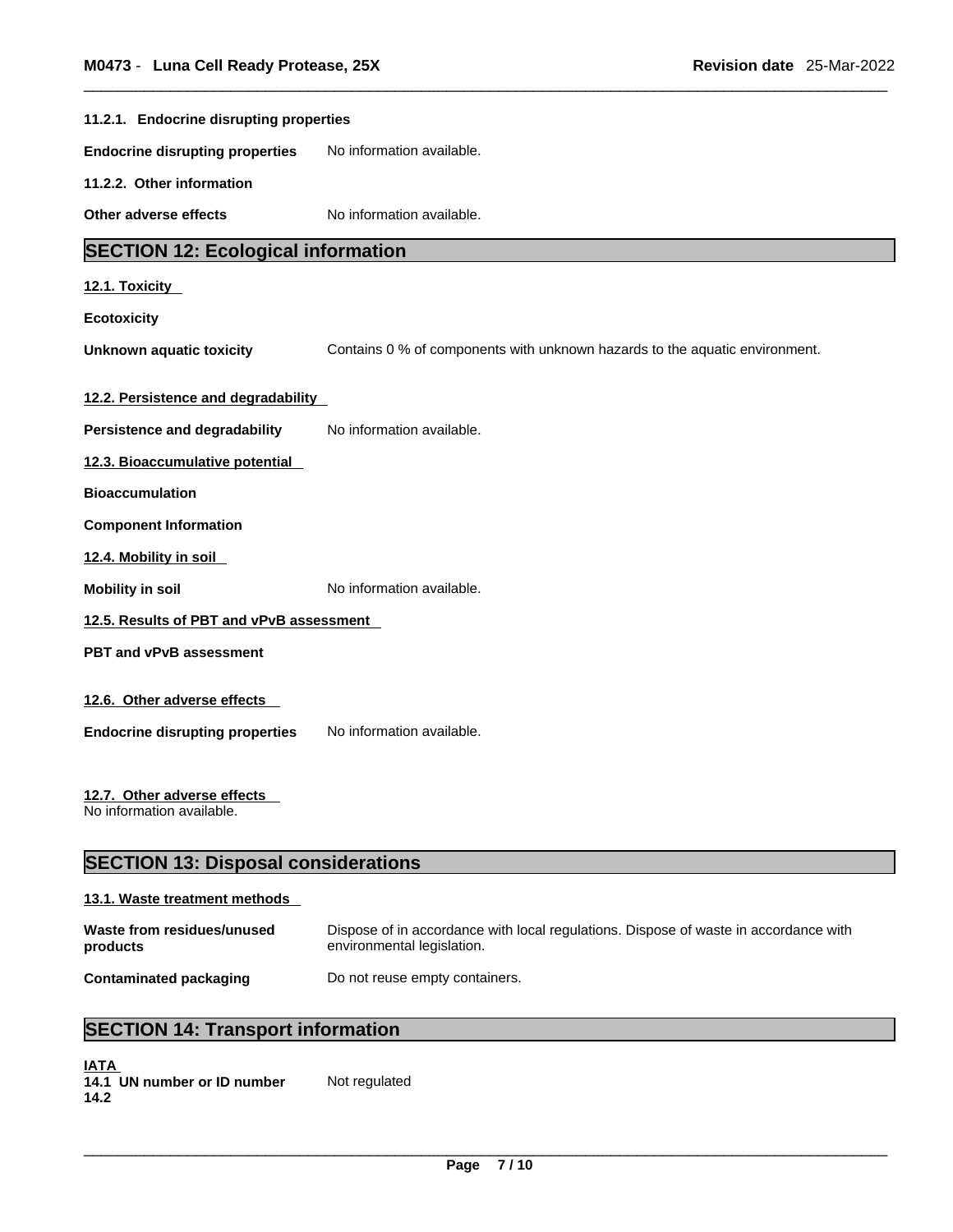| 14.3 Transport hazard class(es)<br>14.4 Packing group<br>14.5 Environmental hazard<br>14.6 Special precautions for user<br><b>Special Provisions</b> | Not regulated<br>Not regulated<br>Not applicable<br>None |
|------------------------------------------------------------------------------------------------------------------------------------------------------|----------------------------------------------------------|
|                                                                                                                                                      |                                                          |
| <b>IMDG</b>                                                                                                                                          |                                                          |
| 14.1 UN number or ID number<br>14.2                                                                                                                  | Not regulated                                            |
| 14.3 Transport hazard class(es)                                                                                                                      | Not regulated                                            |
| 14.4 Packing group                                                                                                                                   | Not regulated                                            |
| 14.5 Environmental hazard                                                                                                                            | Not applicable                                           |
| 14.6 Special precautions for user                                                                                                                    |                                                          |
| <b>Special Provisions</b>                                                                                                                            | None                                                     |
| 14.7 Maritime transport in bulk                                                                                                                      | No information available                                 |
| according to IMO instruments                                                                                                                         |                                                          |
|                                                                                                                                                      |                                                          |
| <b>RID</b>                                                                                                                                           |                                                          |
| <b>14.1 UN/ID No</b><br>14.2                                                                                                                         | Not regulated                                            |
| 14.3 Transport hazard class(es)                                                                                                                      | Not regulated                                            |
| 14.4 Packing group                                                                                                                                   | Not regulated                                            |
| 14.5 Environmental hazard                                                                                                                            | Not applicable                                           |
| 14.6 Special precautions for user                                                                                                                    |                                                          |
| <b>Special Provisions</b>                                                                                                                            | None                                                     |
|                                                                                                                                                      |                                                          |
| ADR                                                                                                                                                  |                                                          |
| 14.1 UN number or ID number<br>14.2                                                                                                                  | Not regulated                                            |
| 14.3 Transport hazard class(es)                                                                                                                      | Not regulated                                            |
| 14.4 Packing group                                                                                                                                   | Not regulated                                            |
| 14.5 Environmental hazard                                                                                                                            | Not applicable                                           |
| 14.6 Special precautions for user                                                                                                                    |                                                          |
| <b>Special Provisions</b>                                                                                                                            | None                                                     |

## **SECTION 15: Regulatory information**

**15.1. Safety, health and environmental regulations/legislation specific for the substance or mixture**

#### **European Union**

Take note of Directive 98/24/EC on the protection of the health and safety of workers from the risks related to chemical agents at work.

#### **Authorizations and/or restrictions on use:**

This product does not contain substances subject to authorization (Regulation (EC) No. 1907/2006 (REACH), Annex XIV) This product does not contain substances subject to restriction (Regulation (EC) No. 1907/2006 (REACH), Annex XVII)

#### **Persistent Organic Pollutants**

Not applicable

**Ozone-depleting substances (ODS) regulation (EC) 1005/2009** Not applicable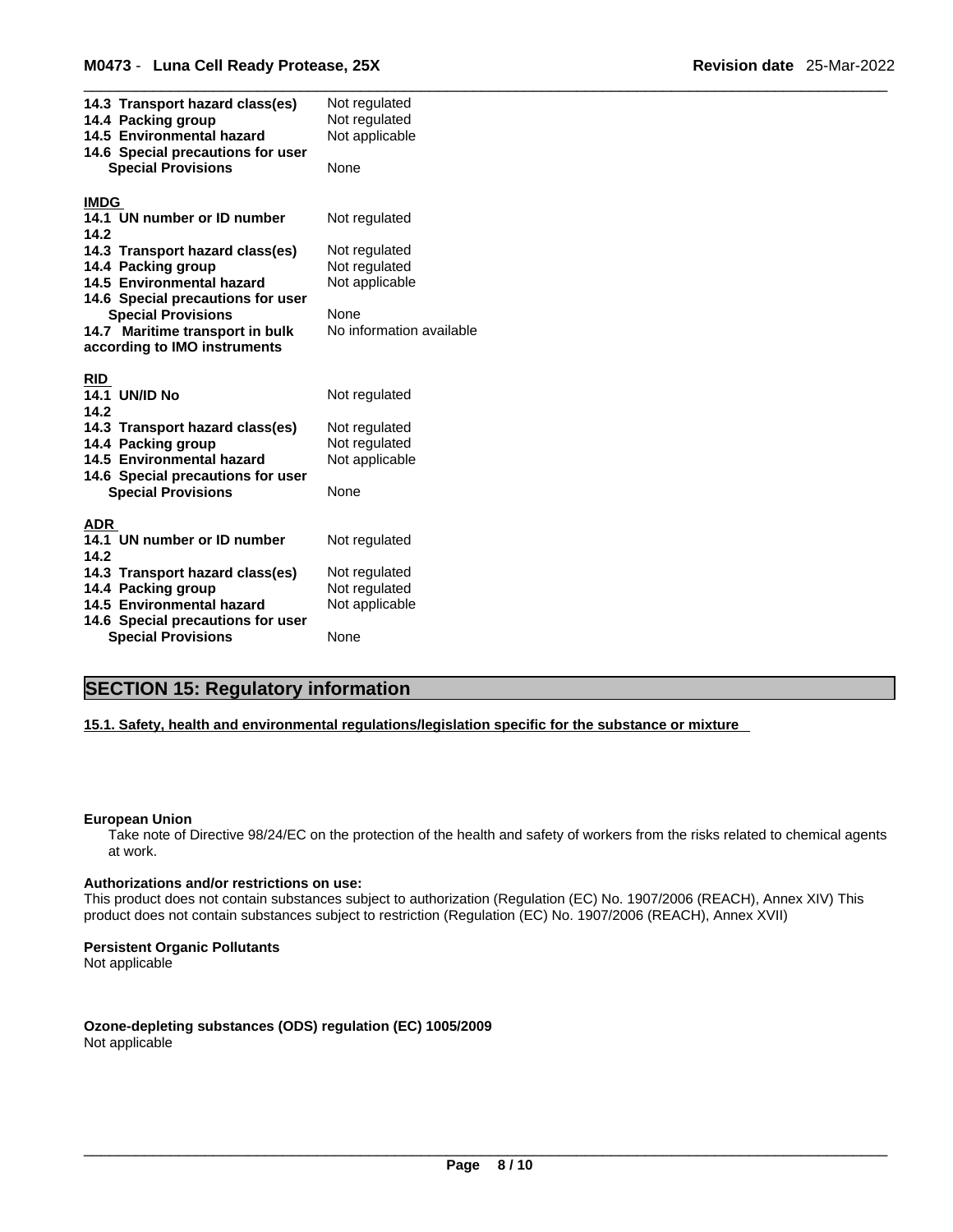#### **International Inventories**

| <b>TSCA</b>          | Contact supplier for inventory compliance status |  |
|----------------------|--------------------------------------------------|--|
| <b>DSL/NDSL</b>      | Contact supplier for inventory compliance status |  |
| <b>EINECS/ELINCS</b> | Contact supplier for inventory compliance status |  |
| <b>ENCS</b>          | Contact supplier for inventory compliance status |  |
| <b>IECSC</b>         | Contact supplier for inventory compliance status |  |
| <b>KECL</b>          | Contact supplier for inventory compliance status |  |
| <b>PICCS</b>         | Contact supplier for inventory compliance status |  |
| AIIC                 | Contact supplier for inventory compliance status |  |
| <b>NZIoC</b>         | Contact supplier for inventory compliance status |  |

 **Legend:** 

| -------                                                                                                                 |
|-------------------------------------------------------------------------------------------------------------------------|
| <b>TSCA</b> - United States Toxic Substances Control Act Section 8(b) Inventory                                         |
| <b>DSL/NDSL</b> - Canadian Domestic Substances List/Non-Domestic Substances List                                        |
| <b>EINECS/ELINCS</b> - European Inventory of Existing Chemical Substances/European List of Notified Chemical Substances |
| <b>ENCS</b> - Japan Existing and New Chemical Substances                                                                |
| <b>IECSC</b> - China Inventory of Existing Chemical Substances                                                          |
| <b>KECL</b> - Korean Existing and Evaluated Chemical Substances                                                         |
| <b>PICCS</b> - Philippines Inventory of Chemicals and Chemical Substances                                               |
| <b>AICS</b> - Australian Inventory of Chemical Substances                                                               |

 **NZIoC** - New Zealand Inventory of Chemicals

#### **15.2. Chemical safety assessment**

**Chemical Safety Report** No information available

#### **SECTION 16: Other information**

#### **Key or legend to abbreviations and acronyms used in the safety data sheet**

#### **Legend**

SVHC: Substances of Very High Concern for Authorization:

#### **Legend Section 8: EXPOSURE CONTROLS/PERSONAL PROTECTION**

| <b>TWA</b> | TWA (time-weighted average) | STEL | STEL (Short Term Exposure Limit) |
|------------|-----------------------------|------|----------------------------------|
| Ceiling    | Maximum limit value         |      | Skin designation                 |
|            | Sensitizers                 |      |                                  |

**Key literature references and sources for data used to compile the SDS** Agency for Toxic Substances and Disease Registry (ATSDR) U.S. Environmental Protection Agency ChemView Database European Food Safety Authority (EFSA) European Chemicals Agency (ECHA) Committee for Risk Assessment (ECHA\_RAC) European Chemicals Agency (ECHA) (ECHA\_API) EPA (Environmental Protection Agency) Acute Exposure Guideline Level(s) (AEGL(s)) U.S. Environmental Protection Agency Federal Insecticide, Fungicide, and Rodenticide Act U.S. Environmental Protection Agency High Production Volume Chemicals Food Research Journal Hazardous Substance Database International Uniform Chemical Information Database (IUCLID) National Institute of Technology and Evaluation (NITE) Australia National Industrial Chemicals Notification and Assessment Scheme (NICNAS) NIOSH (National Institute for Occupational Safety and Health) National Library of Medicine's ChemID Plus (NLM CIP) National Library of Medicine's PubMed database (NLM PUBMED) National Toxicology Program (NTP)